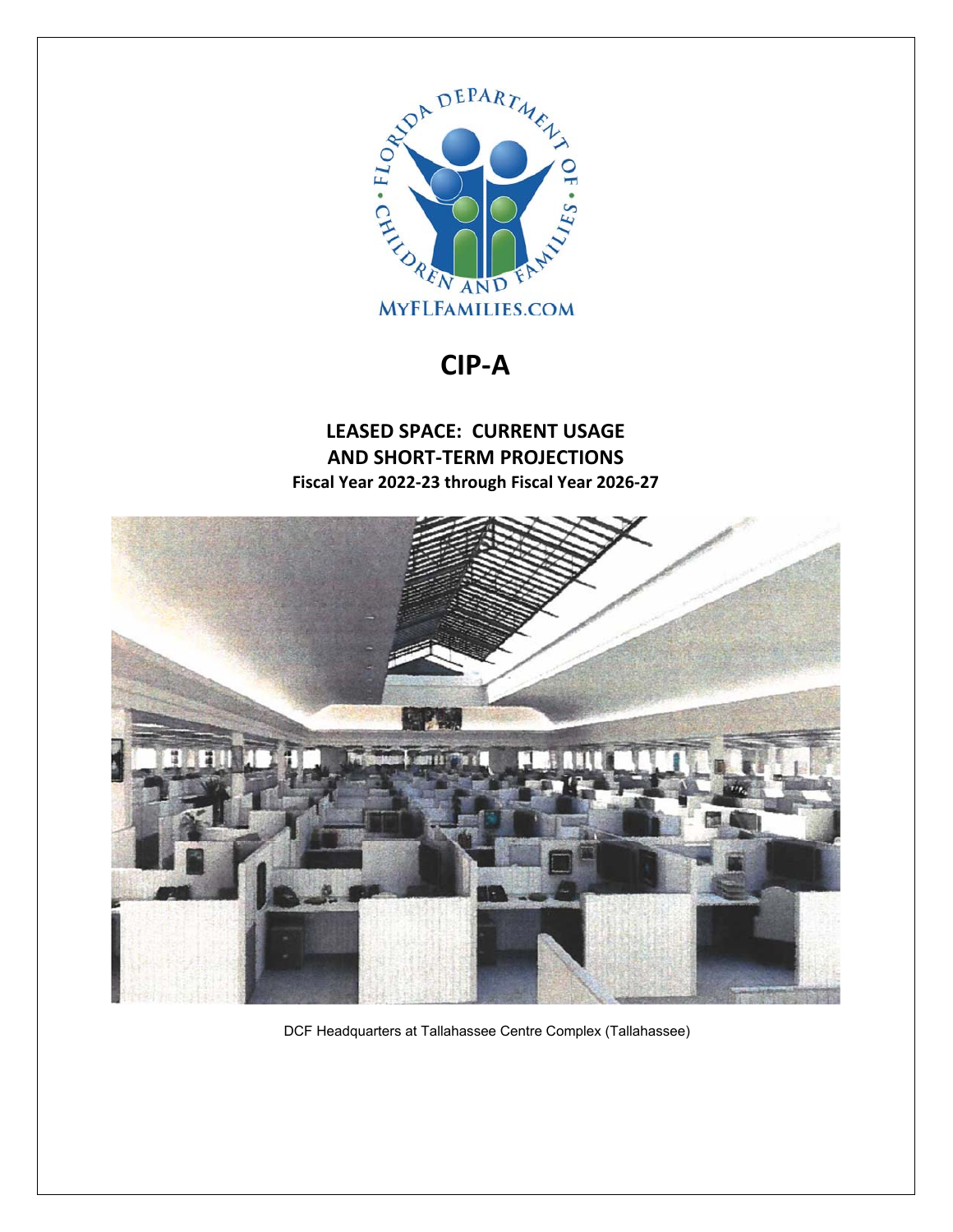

## **State of Florida Department of Children and Families**

**Ron DeSantis** 

Governor

**Shevaun L. Harris Secretary** 

**CIP-A** 

## **Leased Space: Current Usage and Short-Term Projections**

**LEASED SPACE SUMMARY:** 

As of June 30, 2021, the department had 88 private sector leases totaling 843,234 square feet at an annual cost of \$17,723,510 and 20 DMS-owned leases totaling 578,188 square feet at an annual cost of \$9,900,771. The combined leased space is 1,421,422 square feet at approximated annual cost of \$27,624,280. Private sector leases represent 59.32% of the overall space leased by the department.

*The annual cost for private sector leases is projected to increase at a rate of 3.0% annually in FY 2021‐2022; this is based on average annual rate increases. DMS‐owned rate remained at \$17.18 per square feet and no further rate increases are anticipated. The department is projecting leased space to remain unchanged.*